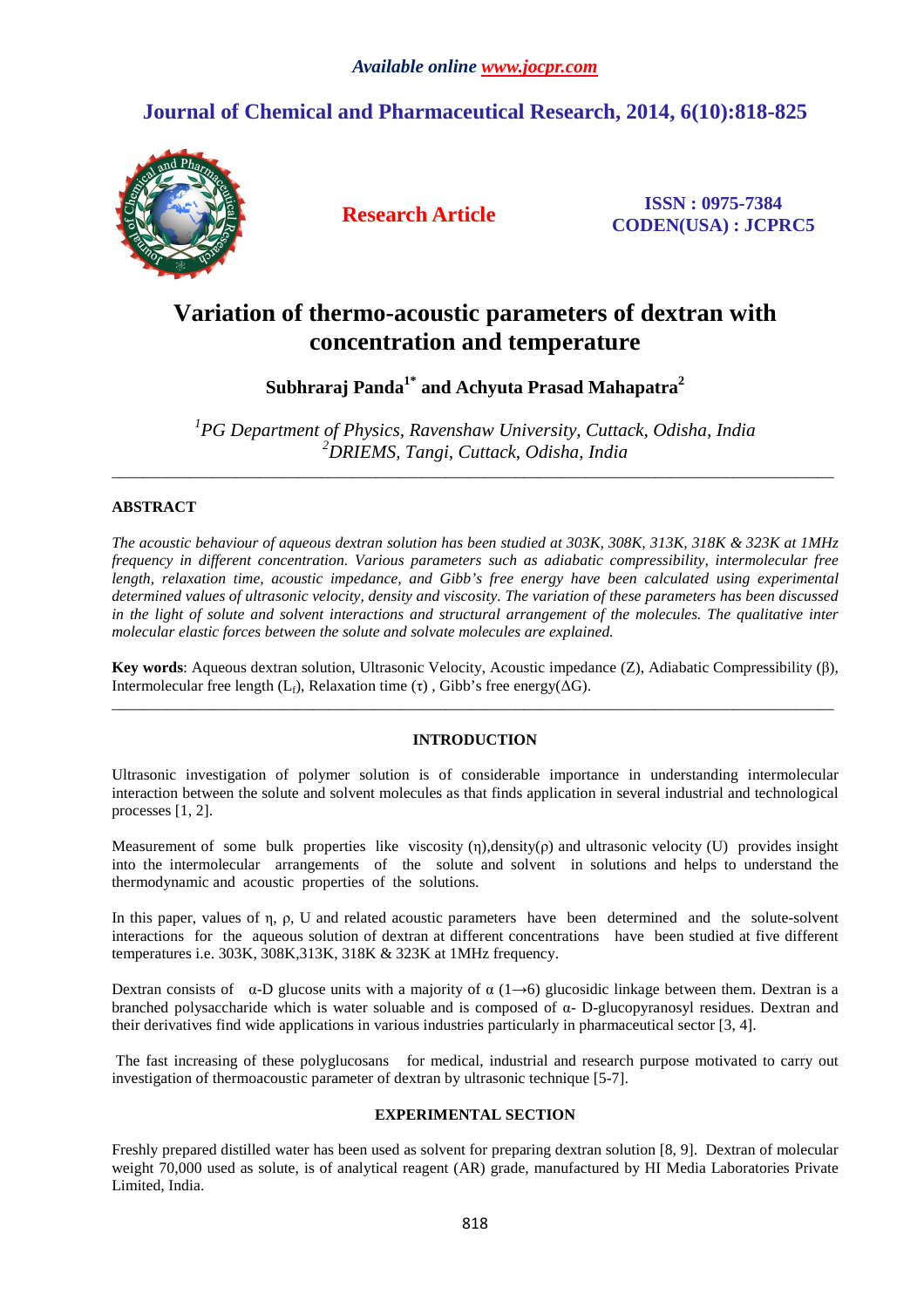## *Velocity Measurement*

The ultrasonic interferometer model (M-84) used for measuring velocity have been calibrated by taking some standard liquid. The velocity of ultrasonic wave in the aqueous solution of dextran in different concentrations have been measured using multi-frequency ultrasonic interferometer having high degree of accuracy, (Model M-84) supplied by M/s Mittal Enterprises, New Delhi at 1 MHz frequency. The measuring cell consist of a specially designed double walled vessel with provision of maintaining constant temperature. An electronically operated digital constant temperature bath (Model SSI-03spl) supplied by M/s Mittal Enterprises, New Delhi, operating in the temperature range -10<sup>o</sup>C to 85<sup>o</sup>C with an accuracy of  $\pm$  0.1<sup>o</sup>C has been used to circulate water through the outer jacket of the double walled measuring cell containing the experimental liquid.

*\_\_\_\_\_\_\_\_\_\_\_\_\_\_\_\_\_\_\_\_\_\_\_\_\_\_\_\_\_\_\_\_\_\_\_\_\_\_\_\_\_\_\_\_\_\_\_\_\_\_\_\_\_\_\_\_\_\_\_\_\_\_\_\_\_\_\_\_\_\_\_\_\_\_\_\_\_\_*

#### *Density Measurement*

The densities of solvent and the solution are measured using a 25ml specific gravity bottle. The specific gravity bottle with the aqueous solution of dextran is immersed in the temperature controlled water bath and density is measured at five different temperatures (303K, 308K, 313K, 318K & 323K).

#### *Viscosity measurement*

The viscosity of solution is measured using an Oswald's viscometer calibrated with double distilled water. The Oswald's viscometer with the polymer solution is immersed in the temperature controlled water bath. The time of flow was measured using a racer stop watch with an accuracy of 0.01 second at above mentioned temperatures.

#### **Theoretical aspect**

The density, viscosity and ultrasonic velocity have been measured and using these experimental data the following thermo acoustic parameters were calculated using standard formula [10].

| Acoustic impedance $Z = U \rho$                                      | (1) |
|----------------------------------------------------------------------|-----|
| Adiabatic Compressibility $\beta = \frac{1}{\rho U^2}$               | (2) |
| Intermolecular free length $L_f = \frac{R_T}{ U\rho ^{\frac{1}{2}}}$ | (3) |
| Relaxation time $\tau = \frac{4}{3} - \frac{\eta}{\rho U^2}$         | (4) |
| Gibb's free energy $\Delta G = kT \ln \frac{kT\tau}{h}$              | (5) |

Where  $\beta$  density, U velocity,  $\eta$  viscosity K<sub>T</sub> is the temperature dependent constant. K<sub>T</sub> = (93.875+0.375T) x10<sup>-8</sup> '*T*' is the absolute temperature; '*k'* is the Boltzmann's constant and '*h*' is the Planck's constant.

## **RESULTS AND DISCUSSION**

The density, viscosity, ultrasonic velocity and acoustic impedance (Z) of aqueous solution of dextran of different concentration are represented in **Table-1 and 2** at temperature 303K, 308K, 313K,318K and323K.

Table 1 Values of density ( $\rho$ ) and Viscosity ( $\eta$ ) of aqueous solution of dextran in different concentrations and temperatures

|          | Concentration |                                 |                    |                                                |         |                               |                      |                           |          |                           |  |  |
|----------|---------------|---------------------------------|--------------------|------------------------------------------------|---------|-------------------------------|----------------------|---------------------------|----------|---------------------------|--|--|
| т        | 0.10%         |                                 | 0.25%              |                                                | 0.50%   |                               | 0.75%                |                           | 1%       |                           |  |  |
| (Kelvin) | $-3$<br>Kg.m  | $\rm N\,.s.m^{-2}$<br>$10^{-3}$ | $\text{Kg.m}^{-3}$ | $\sqrt[3]{N}$ N.s.m <sup>-2</sup><br>$10^{-3}$ | Kg.m    | $10^{-3}$ N.s.m <sup>-2</sup> | $\mathrm{Kg.m}^{-3}$ | $N.s.m^{-2}$<br>$10^{-3}$ | Kg.m     | $N.s.m^{-2}$<br>$10^{-5}$ |  |  |
| 303      | 996.866       | 0.845                           | 998.450            | 0.857                                          | 998.846 | 0.896                         | 999.639              | 0.918                     | 1000.827 | 0.991                     |  |  |
| 308      | 995.251       | 0.737                           | 996.439            | 0.757                                          | 996.835 | 0.800                         | 998.419              | 0.825                     | 999.212  | 0.890                     |  |  |
| 313      | 993.831       | 0.686                           | 994.227            | 0.702                                          | 994.623 | 0.739                         | 996.602              | 0.773                     | 996.998  | 0.809                     |  |  |
| 318      | 990.639       | 0.636                           | 991.035            | 0.650                                          | 993.013 | 0.690                         | 993.409              | 0.710                     | 994.597  | 0.748                     |  |  |
| 323      | 988.458       | 0.584                           | 989.249            | 0.598                                          | 989.645 | 0.625                         | 990.040              | 0.643                     | 991.621  | 0.713                     |  |  |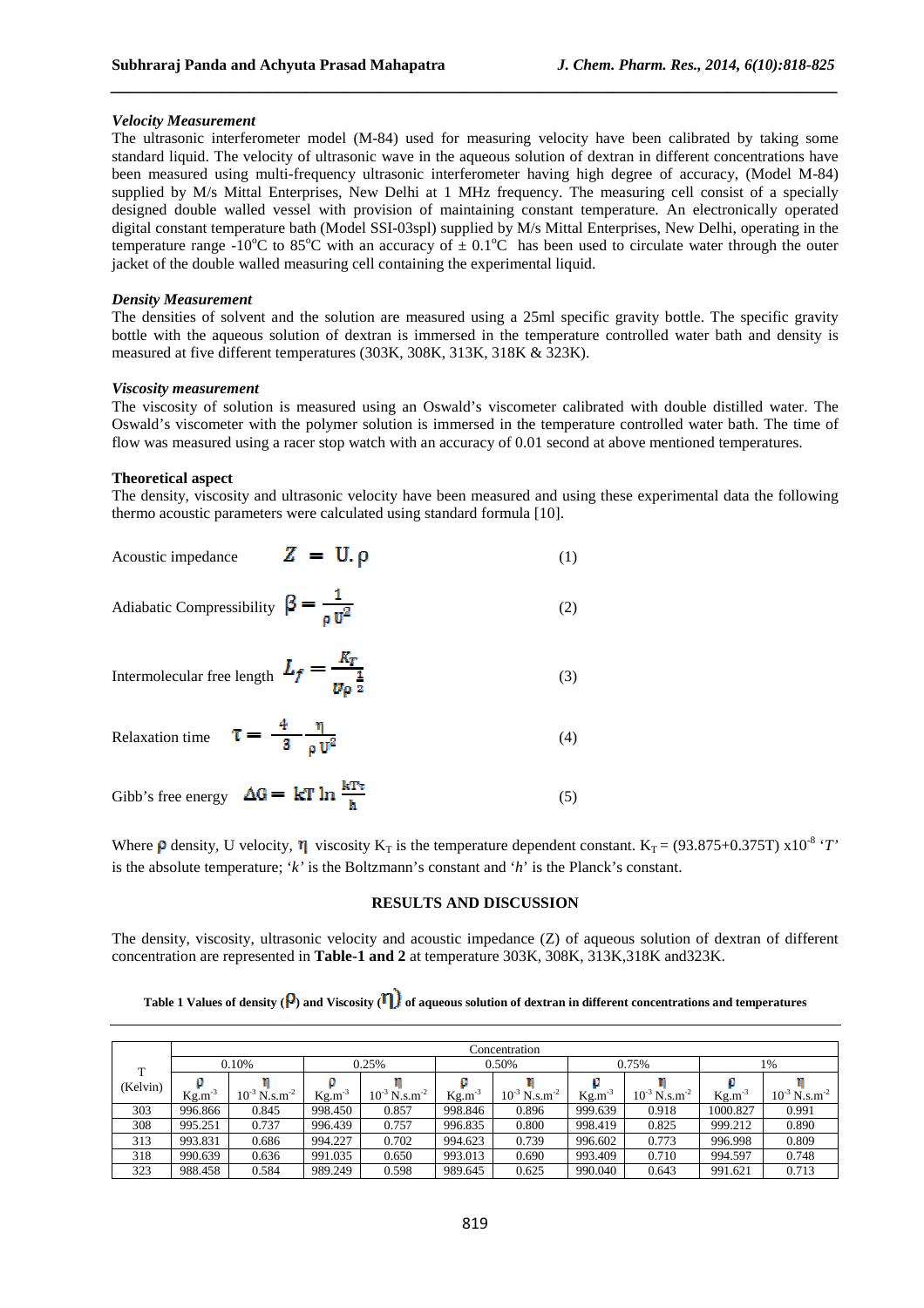| т        |          |          | Ultrasonic velocity (U) $m/s^2$ | Acoustic impedance $(Z)$ 10 <sup>6</sup> kg·m <sup>2</sup> ·s <sup>-1</sup> ) |          |       |       |          |       |       |
|----------|----------|----------|---------------------------------|-------------------------------------------------------------------------------|----------|-------|-------|----------|-------|-------|
| (kelvin) | $0.10\%$ | 0.25%    | $0.50\%$                        | $0.75\%$                                                                      | $1\%$    | 0.10% | 0.25% | $0.50\%$ | 0.75% | $1\%$ |
| 303      | 1519.000 | 1517.533 | 1515.333                        | 1517.467                                                                      | 1518.533 | 1.514 | 1.515 | 1.514    | 1.517 | 1.520 |
| 308      | 1527.867 | 1527.733 | 1527.533                        | 1527.800                                                                      | 1528.467 | 1.521 | 1.522 | 1.523    | 1.525 | 1.527 |
| 313      | 1538.133 | 1537.000 | 1535.267                        | 1536.600                                                                      | 1538.333 | 1.529 | 1.528 | 1.527    | 1.531 | 1.534 |
| 318      | 1544.200 | 1543.933 | 1541.533                        | 1544.067                                                                      | 1545.267 | 1.530 | .530  | 1.531    | 1.534 | 1.537 |
| 323      | 1550.400 | 1548.666 | 1548.000                        | 1549.933                                                                      | 1550.467 | 1.533 | 1.532 | 1.532    | 1.534 | 1.537 |

**Table 2 Values of Ultrasonic velocity (U) and Acoustic impedance (Z) of aqueous solution of dextran in different concentrations and temperatures at 1MHz frequency** 



**Fig.-1 Variation of ultrasonic velocity with Temperature** 



**Fig.-2 Variation of ultrasonic velocity with concentration** 

Density and viscosity decreases with increase in temperature indicates decrease in inter molecular forces due to increase in thermal energy of the system. This causes an increase in volume and hence decrease in density and viscosity [11,12].

By addition of dextran in water the structure of both solute and solvent being disrupted. Dextran occupies the interstitial space of water and tends to break the original order state of water. Interaction between solute and solvent molecules results in decrease in free length and increase in density and viscosity with increase of solute concentration at all temperatures. With increase in temperature there occurs a structural rearrangement as well as a result of hydration leading to a comparatively more order state therefore ultrasound speed increases with increase in temperature **Fig.1 &Fig.2**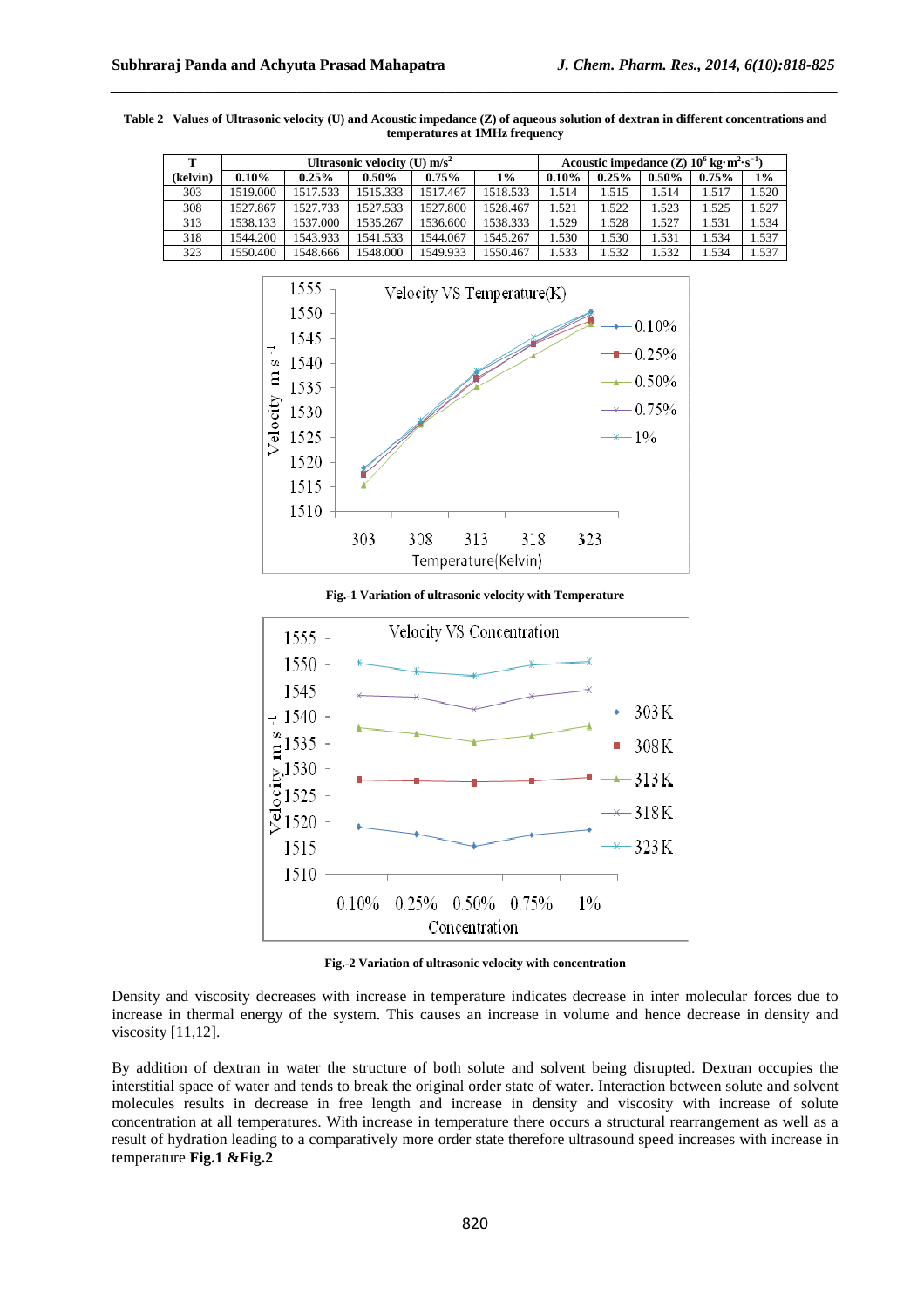

**Fig.-3 Variation of Acoustic impedance with Temperature** 



**Fig.-4 Variation of acoustic impedance with concentration** 

With increase in concentration of dextran, density of dextran of the solution increases and volume variation is negligible, where as ultrasonic velocity initially decreases and then increases with increase in concentration of dextran in distilled water as shown in fig.2. The initial decrease in ultrasonic velocity shows structure breaking tendency between solute and solvent molecules and increase in ultrasonic velocity at higher concentration of dextran in distilled water shows structural readjustment of molecular packing taking place in solution [13]. The variation of acoustic impedance (Z) with concentration of dextran is negligible for low concentrations of dextran and increases linearly for higher concentrations of dextran as shown in. fig.4. This increase in Z values with solute concentration can be attributed to the effective solute-solvent interaction, since acoustic impedance is a measure of the resistance offered by the liquid medium to the solvent concentration and a function of the elastic property of one medium i.e. the bulk modulus of elasticity depend on the structural changes of the solution, the higher Z values in the equivalent dextran solution as compared to that in water and increasingly higher values with increase in the solute concentration.

**Table 3 Values of adiabatic compressibility and acoustic impedance at different temperatures and different concentrations of aqueous solution of dextran at 1MHz frequency** 

| т        |       |       |          | Adiabatic Compressibility $(\beta)(10^{-10}N^{-1} \cdot m^2)$ |       | $10^{-10}$ m<br>Intermolecular free length $(L_f)$ |         |          |          |         |
|----------|-------|-------|----------|---------------------------------------------------------------|-------|----------------------------------------------------|---------|----------|----------|---------|
| (kelvin) | 0.10% | 0.25% | $0.50\%$ | 0.75%                                                         | 1%    | $0.10\%$                                           | 0.25%   | $0.50\%$ | $0.75\%$ | 1%      |
| 303      | 4.348 | 4.349 | 4.360    | 4.344                                                         | 4.333 | 0.41370                                            | 0.41377 | 0.41429  | 0.41355  | 0.41301 |
| 308      | 4.304 | 4.300 | 4.299    | 4.291                                                         | 4.283 | 0.41521                                            | 0.41500 | 0.41497  | 0.41457  | 0.41418 |
| 313      | 4.253 | 4.258 | 4.266    | 4.250                                                         | 4.238 | 0.41629                                            | 0.41652 | 0.41691  | 0.41613  | 0.41558 |
| 318      | 4.233 | 4.233 | 4.238    | 4.222                                                         | 4.211 | 0.41888                                            | 0.41886 | 0.41910  | 0.41833  | 0.41775 |
| 323      | 4.209 | 4.215 | 4.217    | 4.205                                                         | 4.195 | 0.42120                                            | 0.42150 | 0.42160  | 0.42099  | 0.42051 |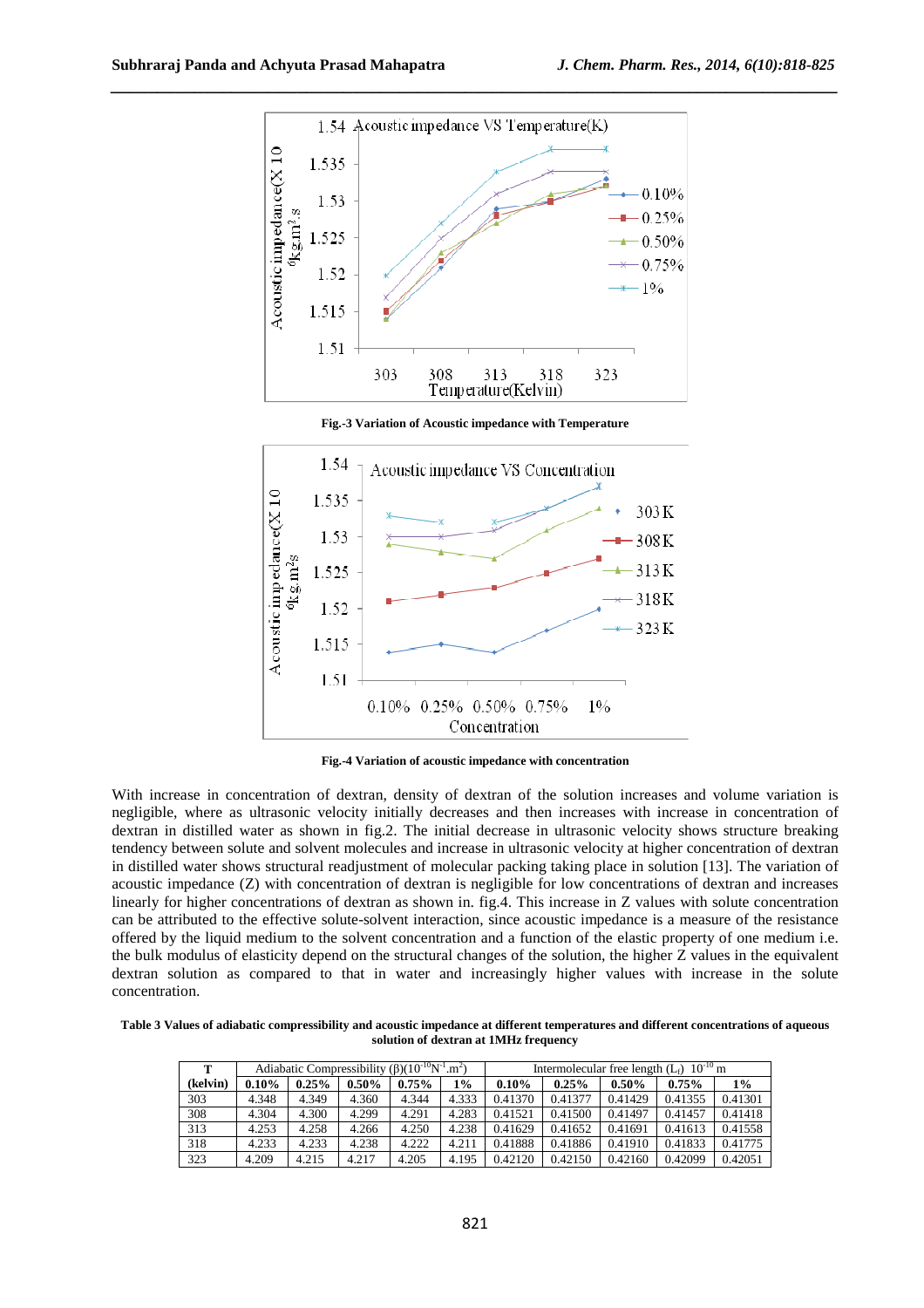

**Fig.-5 Variation of Adiabatic Compressibility with Temperature** 



**Fig.-6 Variation of Adiabatic Compressibility with Concentration** 



**Fig.-7 Variation of Intermolecular free length with Temperature**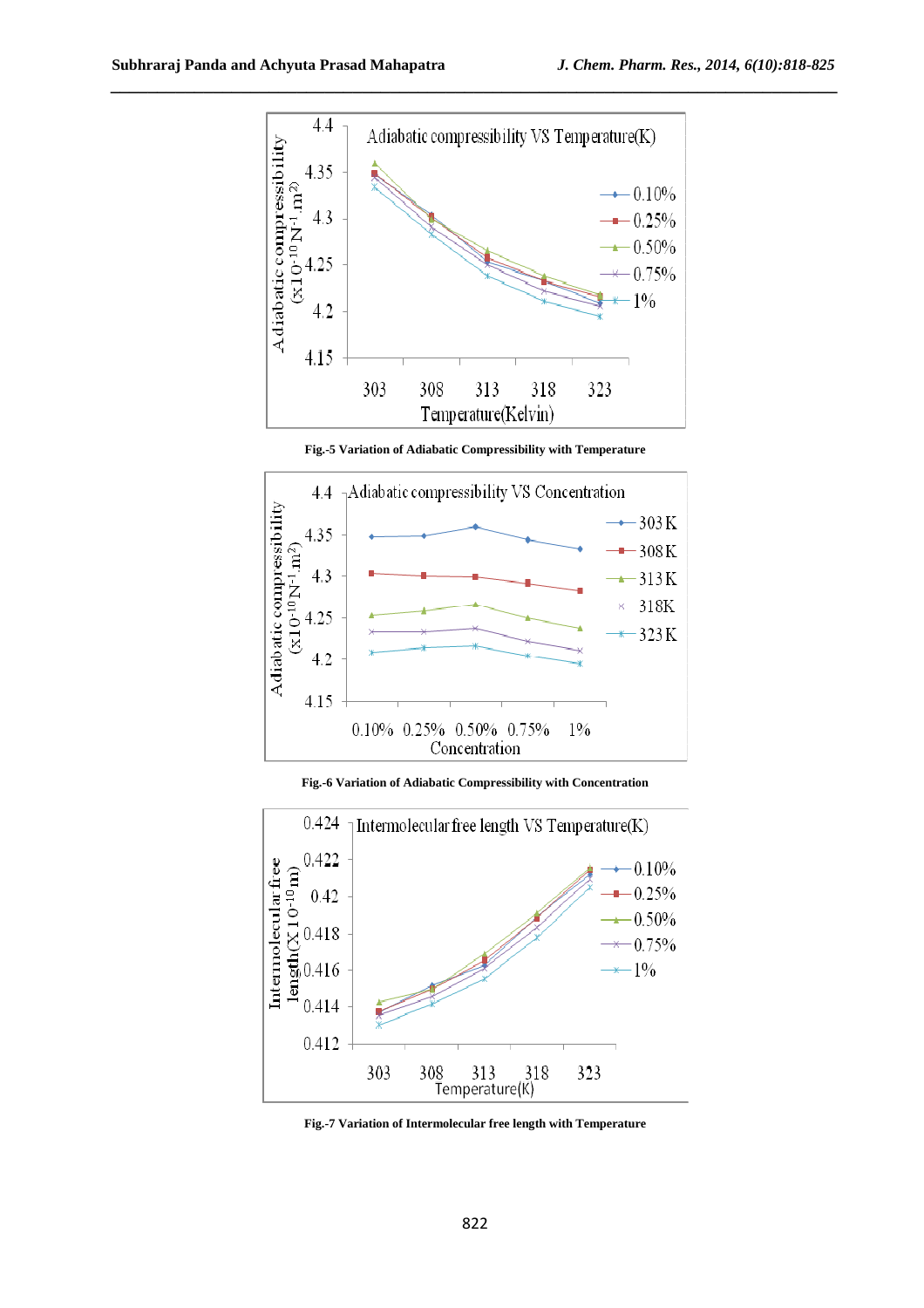

**Fig.-8 Variation of Intermolecular free length with Concentration** 

Adiabatic compressibility decreases with increase in higher concentration range Fig.6 which indicates strong interaction between solute and solvent molecules. It is a well known fact that when a solute dissolves in a solvent some of the solvent molecules are attached to the ions (produced from the solute) because of ion-solvent interactions. Since the solvent molecules are oriented in the ionic field (i.e. electrostatic fields of ions) the solvent molecules are more compactly packed in the primary salvation shell as compared to the packing in the absence of the ions, this is the reason why the solvent is compressed by the introduction of ions. Thus, the electro static field of the ions causes compression of the medium giving rise to a phenomenon called electrostriction. Since the solvent molecules are compressed they do not respond any further application of pressure so the solution becomes harder to compress i.e. the compressibility decreases with concentration.

Inter molecular free length increases( Fig.7) with increase in temperature [14,15] as the temperature increases it leads to the less order structured and more spacing between the molecules due to increase in thermal energy of the system which increases in volume expansion and hence increase in inter molecular free length. Inter molecular free length increases initially and then decreases linearly on increasing the concentration as shown in fig.8. The decrease in free length with concentration may be attributed to dipole-dipole interaction, H-bonding association between the solute and Solvent molecules.



**Fig.-9 Variation of Relaxation time with Temperature**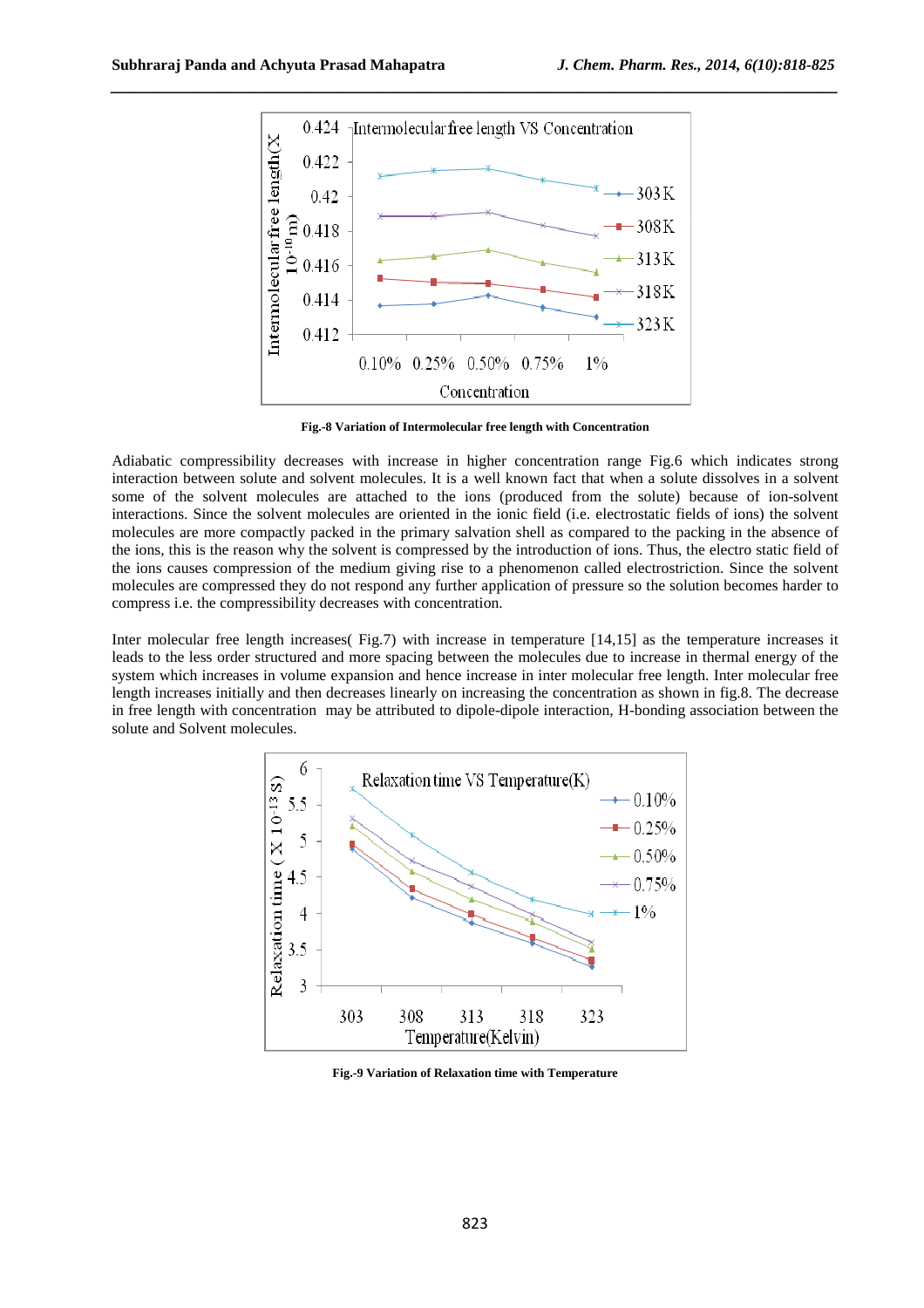| (kelvin) |          |       |          | Relaxation time $(\tau)(10^{-13}$ Sec.) |       | Gibb's free energy( $\Delta G$ )10 <sup>-20</sup> kJ·mol <sup>-1</sup> |          |          |          |         |
|----------|----------|-------|----------|-----------------------------------------|-------|------------------------------------------------------------------------|----------|----------|----------|---------|
|          | $0.10\%$ | 0.25% | $0.50\%$ | 0.75%                                   | 1%    | $0.10\%$                                                               | $0.25\%$ | $0.50\%$ | $0.75\%$ | 1%      |
| 303      | 4.898    | 4.970 | 5.211    | 5.318                                   | 5.723 | 205.121                                                                | 207.740  | 216.376  | 220.061  | 233.388 |
| 308      | 4.230    | 4.341 | 4.587    | 4.721                                   | 5.084 | 184.417                                                                | 189.206  | 199.384  | 204.726  | 218.387 |
| 313      | 3.892    | 3.985 | 4.204    | 4.382                                   | 4.570 | 174.831                                                                | 179.274  | 189.303  | 197.073  | 204.968 |
| 318      | 3.590    | 3.669 | 3.897    | 3.995                                   | 4.200 | 165.236                                                                | 169.360  | 180.877  | 185.593  | 195.150 |
| 323      | 3.275    | 3.358 | 3.513    | 3.607                                   | 3.986 | 153.046                                                                | 157.911  | 166.670  | 171.787  | 191.114 |

**Table 4 Values of relaxation time and Gibb's free energy (∆G) at different temperatures and concentrations of aqueous solution of dextran at 1MHz frequency** 



**Fig.-10 Variation of Relaxation time with Concentration** 



**Fig.-11 Variation of Gibb's free energy with Temperature** 

Gibbs free energy increases with increase in concentration of dextran (Fig.12). Increasing value of Gibbs free energy suggests that the closer approach of unlike molecules due to hydrogen bonding [16] The increase in Gibb's free energy with concentration suggests shorter time for rearrangement of the solute molecules in the solution. Increase in relaxation time with increase in concentration indicates (Fig.10) that the solution is highly ordered due to excellent hydration.

Viscous relaxation time and Gibbs free energy both decreases as temperature increases as shown Fig.9 & fig.11 respectively. With increase in temperature excitation energy increases and hence relaxation time decreases [17]. Further as the kinetic energy of the molecule increases, it takes long time for rearrangement of molecule and this suggests a decrease in Gibb's free energy.